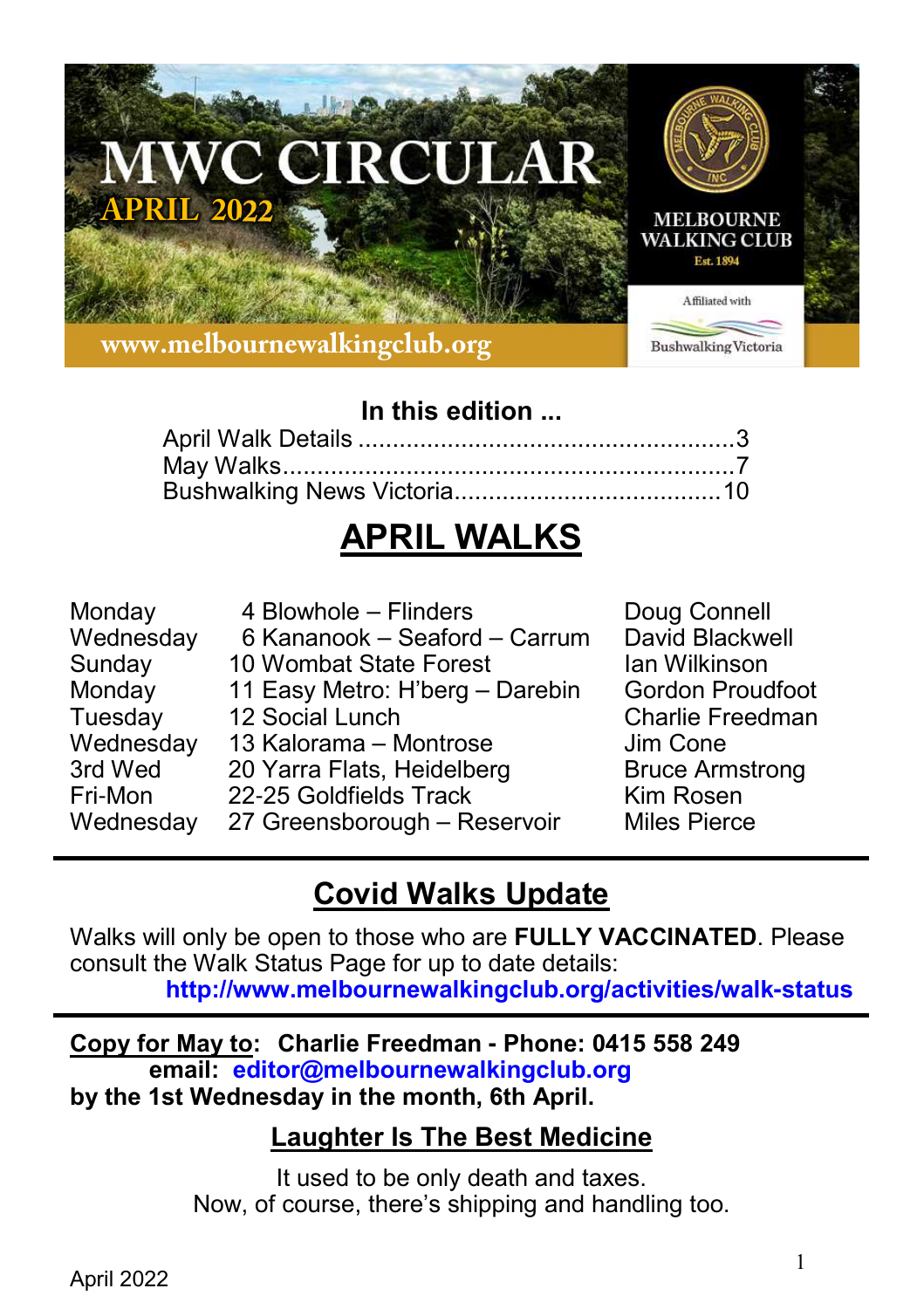# **COVID-19 Restrictions**

**All walks will only be open to those who are FULLY VACCINATED against Covid 19.**

**At present there are no restrictions on the number of walkers, but the State Government may introduce these. If this is the case, it is suggested you contact the leader to book for the walk.**

# **Visitors Fee**

A \$5.00 fee is charged to all visitors attending club walks.

# **Extreme Conditions & Fire Bans**

On days of **EXTREME WEATHER CONDITIONS** leaders may cancel the activity at their discretion. If a day of **TOTAL FIRE BAN** is declared in a walk area, **ALL** outdoor activities in that area are **CANCELLED**.

# **The Melbourne Walker**

The complete set of "The Melbourne Walker", the Club's annual magazine which was published from 1929 to 1991, is now available to view or download on the Club's website:

**www.melbournewalkingclub.org/photo-gallery/the-melbourne-walker**

# **Office Bearers 2021-2022**

| Club Executive                          |
|-----------------------------------------|
| Acting President: Trevor Rosen          |
| Senior Vice President: Charlie Freedmar |
| Secretary: Neale Oxley                  |
| Treasurer: Terry Simpson                |
| Activities Officer: Jenny Hosking       |
| Membership Officer: John Rankin         |

Sub-Committee Convenors 6 Example Other Officers<br>
Mt Buller Lodge: Jenny Hosking Website Adminis Walter Briggs Hut: Kim Rosen<br>Activities: Jenny Hosking

Walk Coordinators Metro Walks: David Watkins, & Sunday Walks: Kim Rosen Peninsula Walks: Ron Anderson

General Committee: Kim Rosen, nichael Corrigan, & Richard Simpson

Website Administrator: Charlie Freedman<br>Circular Editor: Charlie Freedman Marketing Subcommittee: Richard Simpson

Easy Metro Walks: Gordon Proudfoot<br>3rd Wed Walks: Graeme Barker

Generic email addresses to contact appropriate Club Members:<br>president@melbournewalkingclub.org membership@melbournewa **secretary@melbournewalkingclub.org**<br>treasurer@melbournewalkingclub.org

**bullerlodge@melbournewalkingclub.org activities@melbournewalkingclub.org**

**president@melbournewalkingclub.org membership@melbournewalkingclub.org treasurer@melbournewalkingclub.org webmaster@melbournewalkingclub.org info@melbournewalkingclub.org walterbriggshut@melbournewalkingclub.org**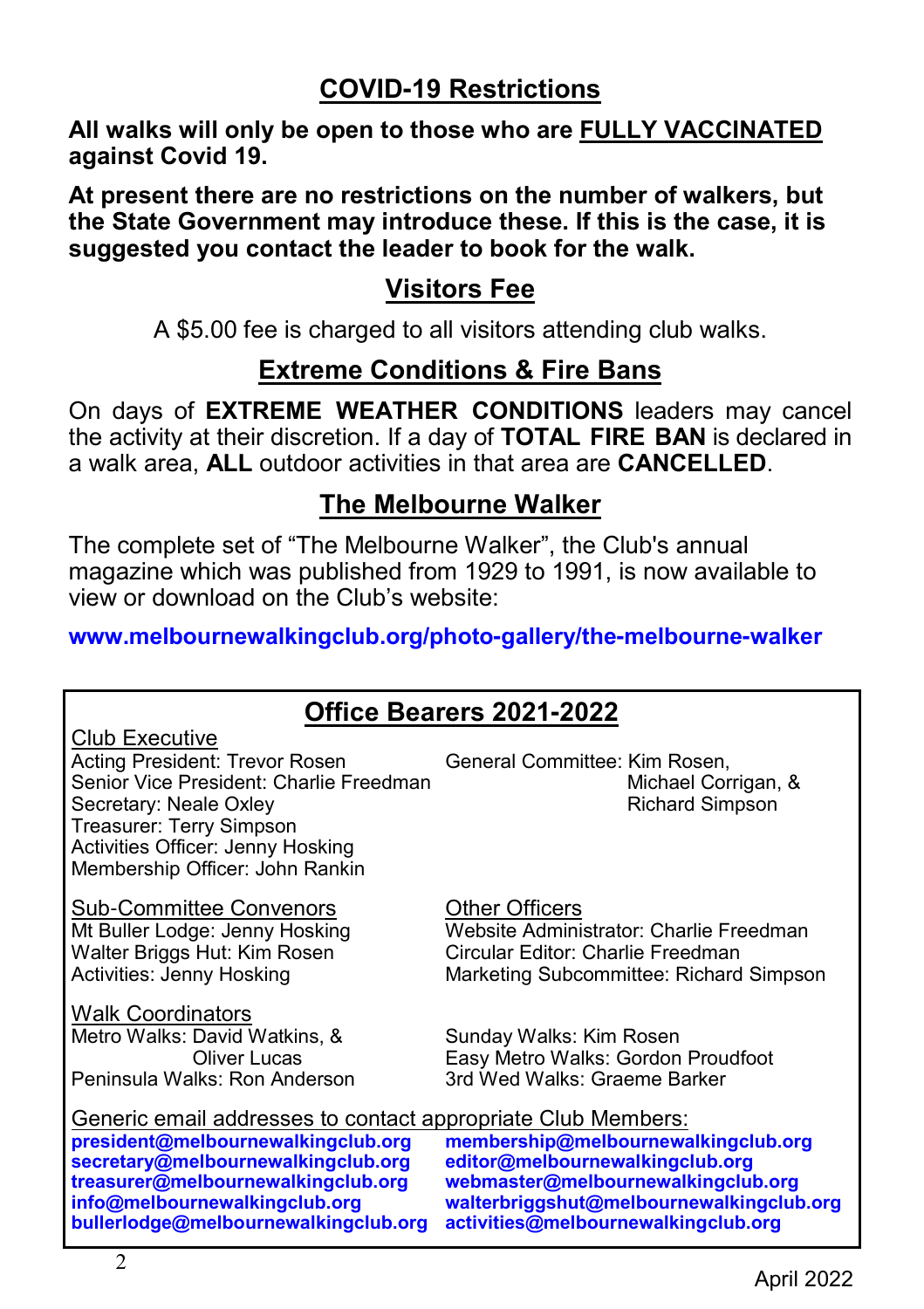# **APRIL WALKS**

**All walks will only be open to those who are FULLY VACCINATED against Covid 19.**

**State Government restrictions may be imposed on the number of walkers. In this case, it is suggested you contact the leader to book in for the walk.**

## **Mon 4 Apr Blowhole – Flinders**

Leader: Doug Connell **Phone: 0419 527 653** 

Rendezvous & Morning Tea: 9:45am, Melway 261 D11 (at end of Blowhole Track off Boneo Rd).

Maps: Melway 261 & 260 Grading: Moderate Distance: 10 km.

Transport: Private car.

Walk Details: Walk starts at the Flinders Blowhole cliff tops car park, where we negotiate a couple of steep descents and climbs along the foreshore to the Quarry, from there we head up to Flinders Rd, then along Keys Rd to Punchbowl Rd and return. This is a hilly walk with contrasting rugged coast and farm views.

## **Wed 6 Apr Kananook – Seaford – Carrum**

Leader: David Blackwell **Phone: 9557 1009** 

Rendezvous & Morning Tea: Kananook Reserve, McCulloch Avenue, Melway 99 F8 (has 1 toilet – better than none).

Maps: Melway 99, 97 & 100.

Grading: Flat, easy Distance: 12 km.

Transport: 8.46 am Frankston train ex Flinders St to Kananook Station, arriving at 9.50.

Walk Details: Following morning tea, we follow the Kananook trail north through Seaford to the back streets of Carrum with lunch at Riviera Reserve, Melway 97 F10 (has toilets). After lunch, we head east & wind our way back south via the Edithvale–Seaford Wetlands reserve, then heading east via Maple St reserve & Belvedere reserve, Melway 100 A3 (has toilets), & south to crossing of Seaford–Ballarto Rd & Frankston– Dandenong Rd, where we catch 901 bus back to Kananook (4 buses each hour).

Notes: A large car park at Kananook Reserve. Trains are only 10 minutes apart most of the day on the Frankston line.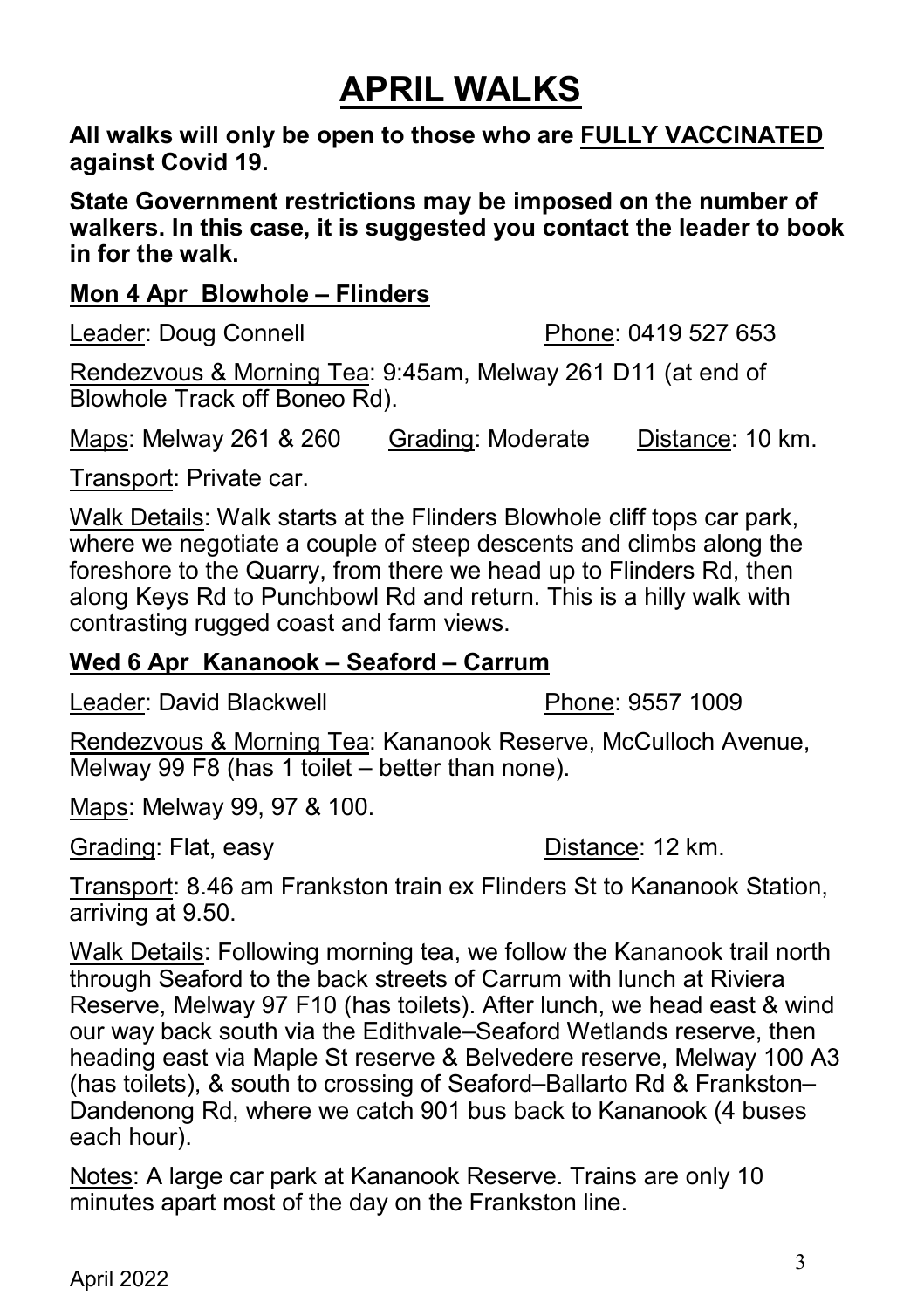## **Sun 10 Apr Wombat State Forest – Crown Dam**

## **NB. You must contact the leader if you intend to come on this walk.**

## **Note the change of venue for this walk.**

Leader: Ian Wilkinson **Phone: 0438 419 375** 

Rendezvous: 9:30am at carpark on Lerderderg Rd near Garden of St Erth, Blackwood.

Grading: Easy Distance: 8.8km.

Walk Details: The path winds through native forest and tree fern gullies by gently graded water races or the Lerderderg River to the Crown Dam site.

After-Walk Refreshments: Either St Erth Cafe or other Blackwood café.

# **Mon 11 Apr Easy Metro: Heidelberg – Yarra River – Darebin Station**

Leader: Gordon Proudfoot Phone: 9717 0909

0405 083 074

Rendezvous: Heidelberg Station (east side) at 9.24am.

Maps: Melway 31 & 32 Distance: 11 km.

Morning Tea: Yarra Flats Reserve (Melway 32 C6). Ample parking for those coming by car. Toilets, shelter, and seating.

Lunch: At Eaglemont Tennis Club (Melway 31 K11). Seating and shelter, but no toilets.

Walk Details: Pleasant walk along banks of Yarra River, skirting the Eastern Freeway and continuing along the river to Wilson Reserve and onto Darebin Station. Alternate is, after lunch, to follow trail back to Yarra Flats Park and Heidelberg station.

# **Tue 12 Apr Social Lunch – Charles Dickens Tavern**

## **NB. Please notify the leader if you intend to come to this lunch.**

Leader: Charlie Freedman Phone: 0415 558 249

Location & Time: **The Charles Dickens Tavern**, in the basement of 290 Collins Street Melbourne (Block Court), at **11:45 am for 12:00 noon**.

# **Wed 13 Apr Kalorama – Doongalla – Montrose**

Leader: Jim Cone **Phone: 9560 8175** 

Rendezvous: Croydon Bus Stand 688. South side of Croydon Station at 8.37am. Bus departs at 9.10am.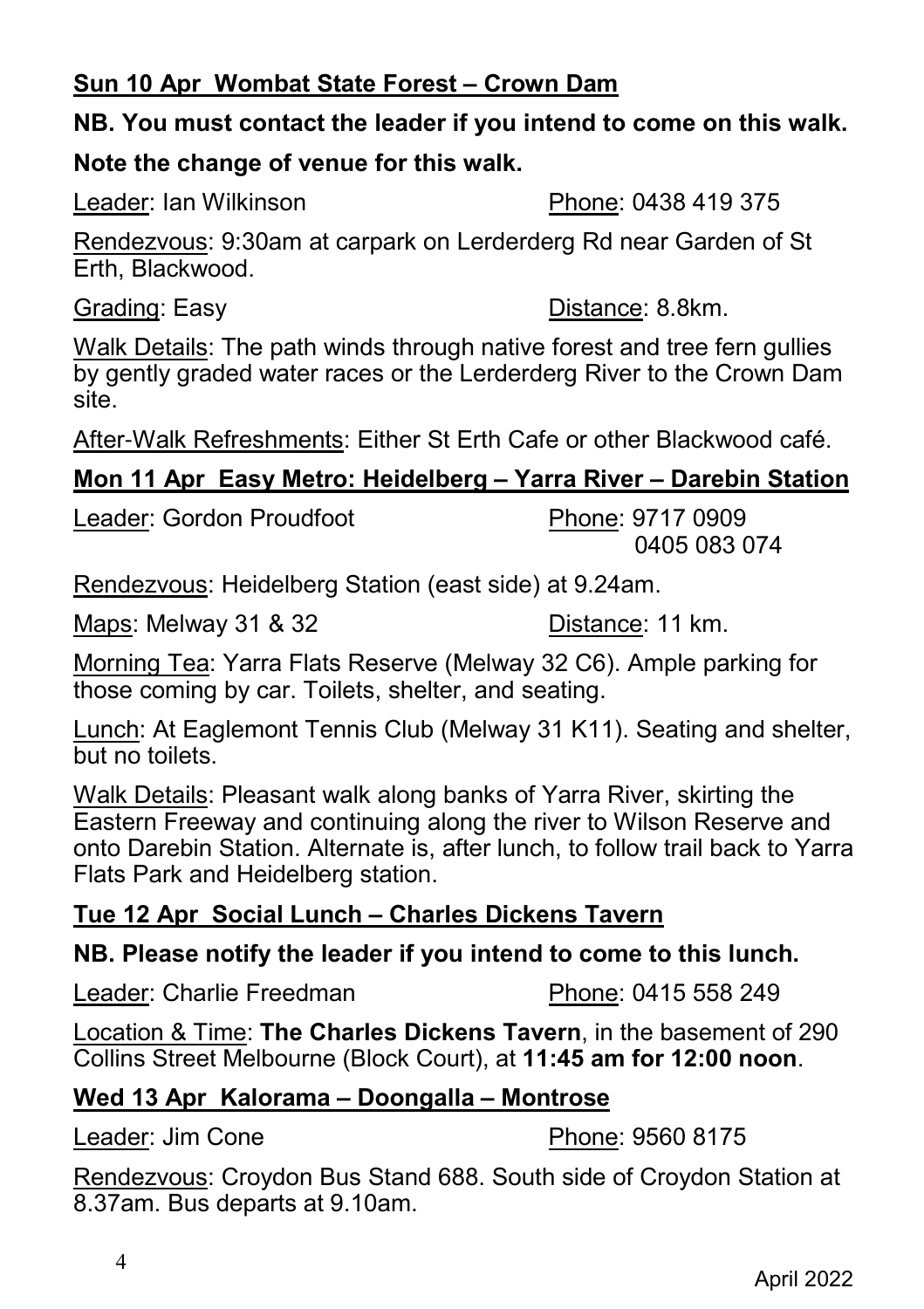Maps: Melway 52 & 66 Grading: Medium Distance: 11.2km.

Transport: 7.55am train from Flinders Street arriving at Croydon at 8.37am. Return from Montrose Town Centre (Melway 52 D7). Bus 688.

Morning Tea: At Doongalla Forest Reserve adjoining Ridge Road. Limited tree shelter.

Walk Details: A very attractive walk through well formed tracks in Dandenong Ranges National Park. Some hills but no real challenges. Walking poles may be helpful on downhill tracks. Lunch at Dongalla Homestead site and toilets are available.

Notes: There are no escapes. Toilets at rail station and at lunch. Otherwise bushes.

## **3rd Wed 20 Apr Yarra Flats, Heidelberg**

## **NB: Walk is at Yarra Flats – not Banksia Park.**

Leader: Bruce Armstrong Phone: 0416 758 204

Rendezvous: Outside Heidelberg Railway Station (south-east side) at 9.45am – at the 903 Bus Stop, Melway 31 K5. Leader will be there.

Maps: Melway 31 & 32 Grading: Easy.

Distance: Approx 4-5 km in am – pm walk back to Heidelberg Station.

Transport: 9.09am train Ex Flinders St to Hurstbridge, arriving at Heidelberg Station at 9.45am.

Morning Tea: Melway 32 C6 (Toilet and parking available).

Lunch at Morning Tea spot.

Walk Details: Pleasant casual walk in **Yarra Flats Park** following Artists Trail and return to Shelter/Car Park at Morning Tea spot.

## **Fri-Mon 22-25 Apr Goldfields Track: Mollongghip - Chocolate Mill**

#### **NB. You must contact the leader if you intend to come on this walk.**

**Note: This Base Under Cover is now Full. The walks were postponed in 2021 due to Covid Lockdowns and Storm Damage in the Wombat State Forest.**

This is a Combined Walk with the Boroondara Bushwalkers Club with a maximum of eight walkers from each club walking on any day. Preference has been given to those walkers who intended walking the whole track of 210kms on 14 separate day walks during 2021.

Leader: Kim Rosen **Phone: 0422 804 816**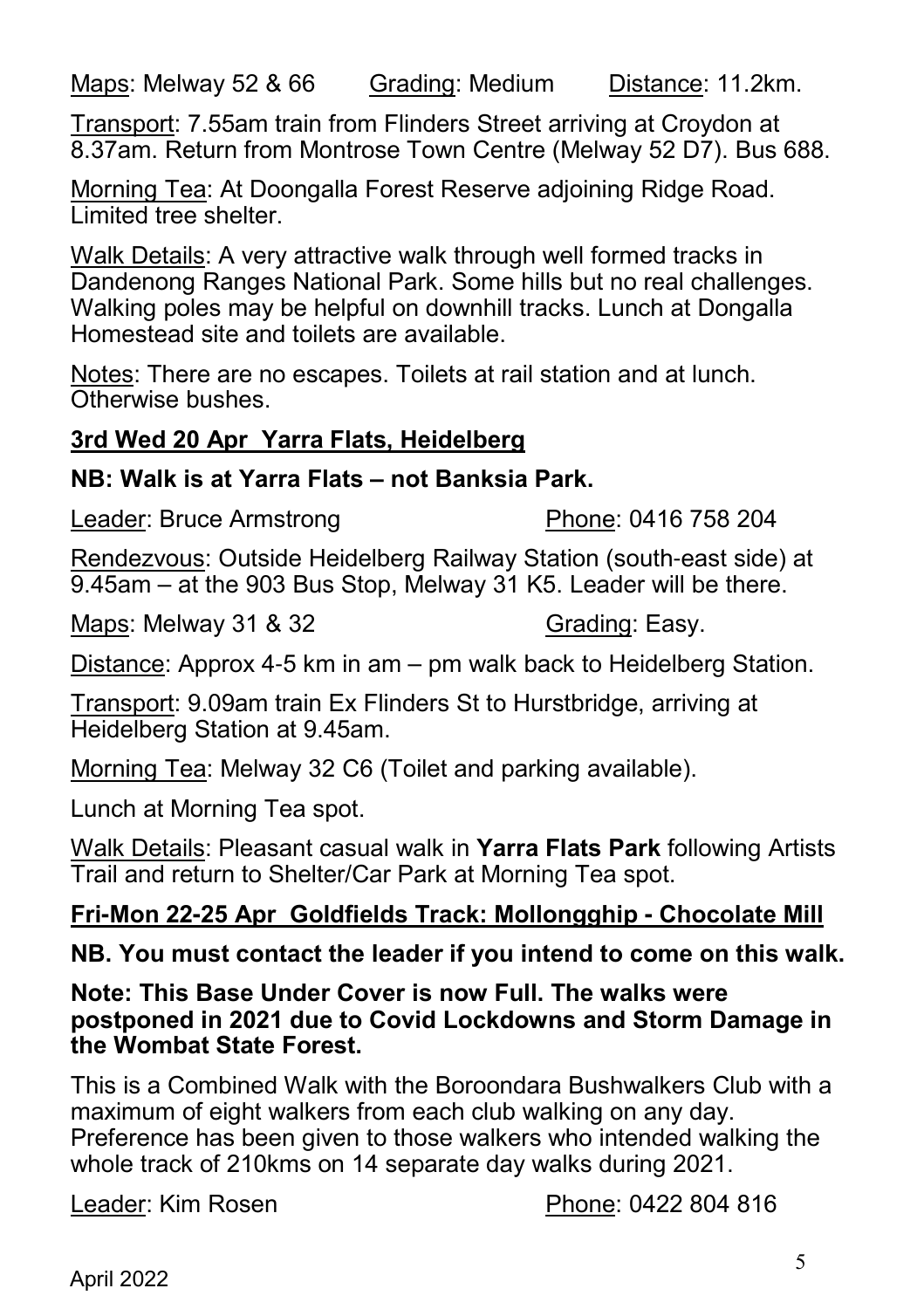Accommodation: Most people have booked to stay at the Hepburn Springs Motor Inn for 3 nights: Fri 22/4, Sat 23/4 & Sun 24/4. Selfcatering for breakfast and lunch. Optional dinner out at booked restaurants Friday, Saturday and Sunday nights (to be advised).

Map: Melway X927 C2&3 Grading: Medium Distance: 50km.

Transport: Private car. Driving distance is 124 km from Kew Library.

Walk Details: We will walk on the Saturday, Sunday and Monday. If we are able to walk the section from Mollongghip though the Wombat State Forest to Sailors Falls the distance will be as above. DEWLP still needs to do a final check of the track before declaring it open. The sections from Sailors Falls to Lake Daylesford, Hepburn Springs and the Chocolate Mill are definitely open.

Afternoon Tea: To be decided.

#### **Wed 27 Apr Greensborough – Reservoir**

Leader: Miles Pierce **Phone: 9890 8319** 

0429 359 832

Rendezvous: Greensborough Railway Station, 9:30am.

Maps: Melway 20, 10, 9, 19 & 18 Grading: Medium Distance: 14km.

Transport: Eltham train, ex Flinders St at 8:40am; sched. arr. Greensborough 9:28. Alternatively, bus services to Greensborough, including 901 bus from Ringwood and further south, or bus 293 from Box Hill.

Morning Tea: Poulter Reserve – East side of railway opposite the station (Melway 21 A2). Toilets normally available here.

Walk Details: From the morning tea site, the route follows the walking trail north-west through Whatmough Park and alongside the Plenty River to reach southern end of Plenty Gorge Park. Intersect and then follow the route of the former Maroondah Aqueduct through Watsonia North, Bundoora, and Reservoir. Finish at Reservoir railway station. Escape available at Plenty Road in Bundoora (about 6.5km from start) – Tram 86 to city and several bus routes. The route can be marginally shortened close to the end by finishing at Ruthven station.



Beach Walking, Phillip Island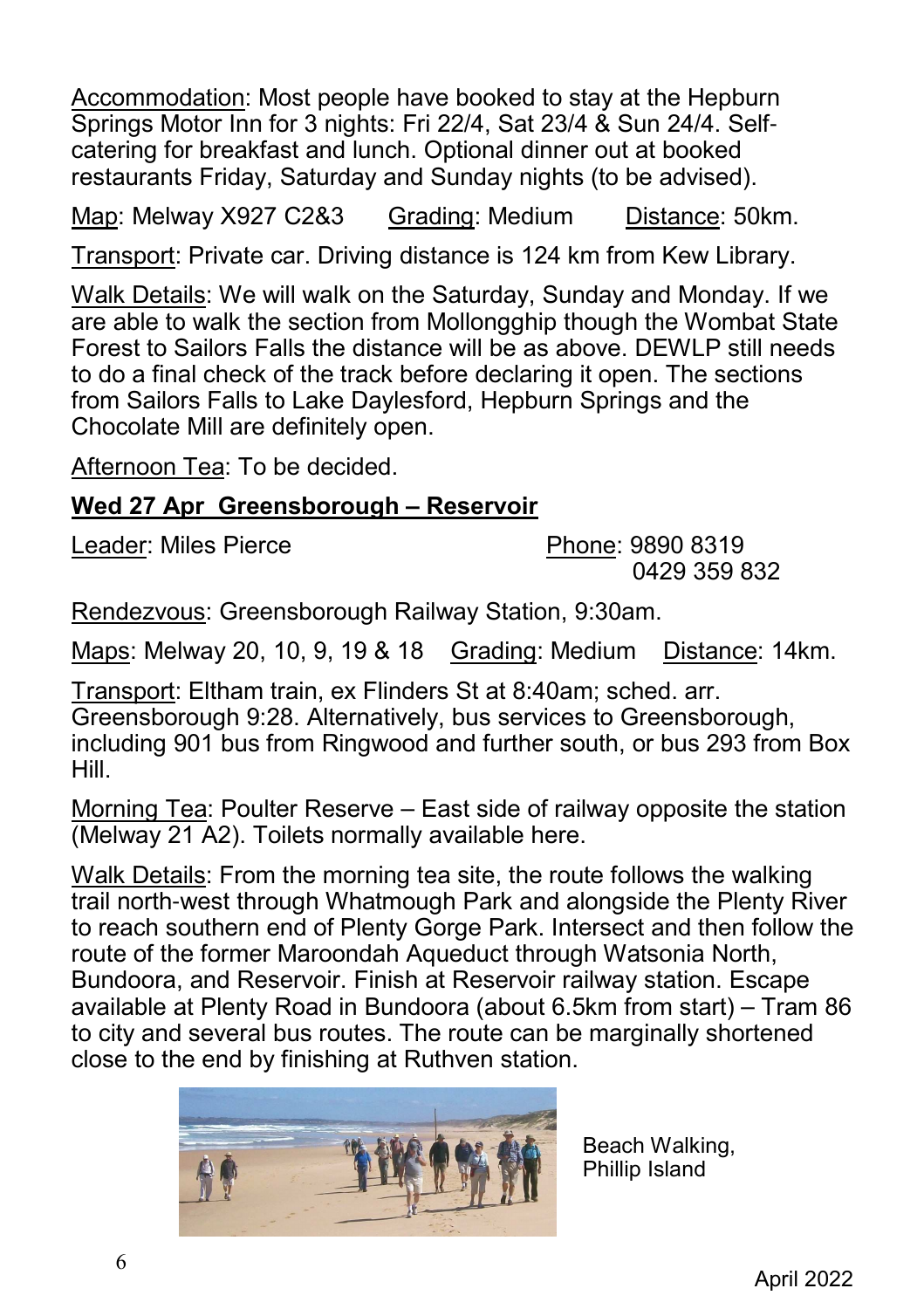# **MAY PROGRAM**

#### **Sun 1 May Combined Walk with MWWC: Kinglake National Park – The Gums**

Join the Melbourne Women's Walking Club (MWWC) in their Centenary year of celebrations. Yes, the MWWC is 100 years old. An awesome achievement!

#### **NB. Please contact Jenny Hosking if you wish to attend this Combined Walk between MWC & MWWC.**

#### Leader: Jenny Hosking **Phone: 0423 627 232 jenniferlhosking@gmail.com**

Rendezvous & Morning Tea: 9.15am at The Gums Picnic Ground.

Transport: By Car. If travelling from Melbourne, follow the Maroondah Highway through Lilydale to Melba Highway. Turn left onto Melba Highway to Yarra Glen. Continue for a further 16km to Kinglake Healesville road on top on the Dividing Range. Continue a further 7.5km, turning left at West Bridge Road which becomes Kinglake Glenburn Road. Continue a further 4.3 km to enter Kinglake National Park. Just past the park sign turn right and descend into The Gums Camping Area. Turn right into the Day Parking Area.

Maps: Vicmap: VICMAP 1:25,000 Outdoor Leisure Map Kinglake National Park, and

Melway: Touring Map X910 Grid P/Q, 10/11, and/or Google Maps.

Grading: Easy/Medium (approx. 7-8km) and Medium (approx. 12km).

Walk Details: There will be 2 walks an Easy/Medium Walk and Medium Walk.

## **Mon 2 May Redhill – Country Lanes**

Leader: Ian Tregear **Phone: 9548 3391** 

Rendezvous & Morning Tea: 9:45am Corner Point Leo Rd. – Callanans Rd. Melway 191 A7.

Map: Melway 191 Grading: Moderate Distance: 11 km.

Transport: Private car.

Walk Details: From the reserve we walk via Baynes Rd. to Stony Creek Rd. then along a Bridal track on Mornington – Flinders Rd. to the Redhill Showgrounds for lunch and back to the start. This is a pleasant walk through different country scenery, but note there are some long hills on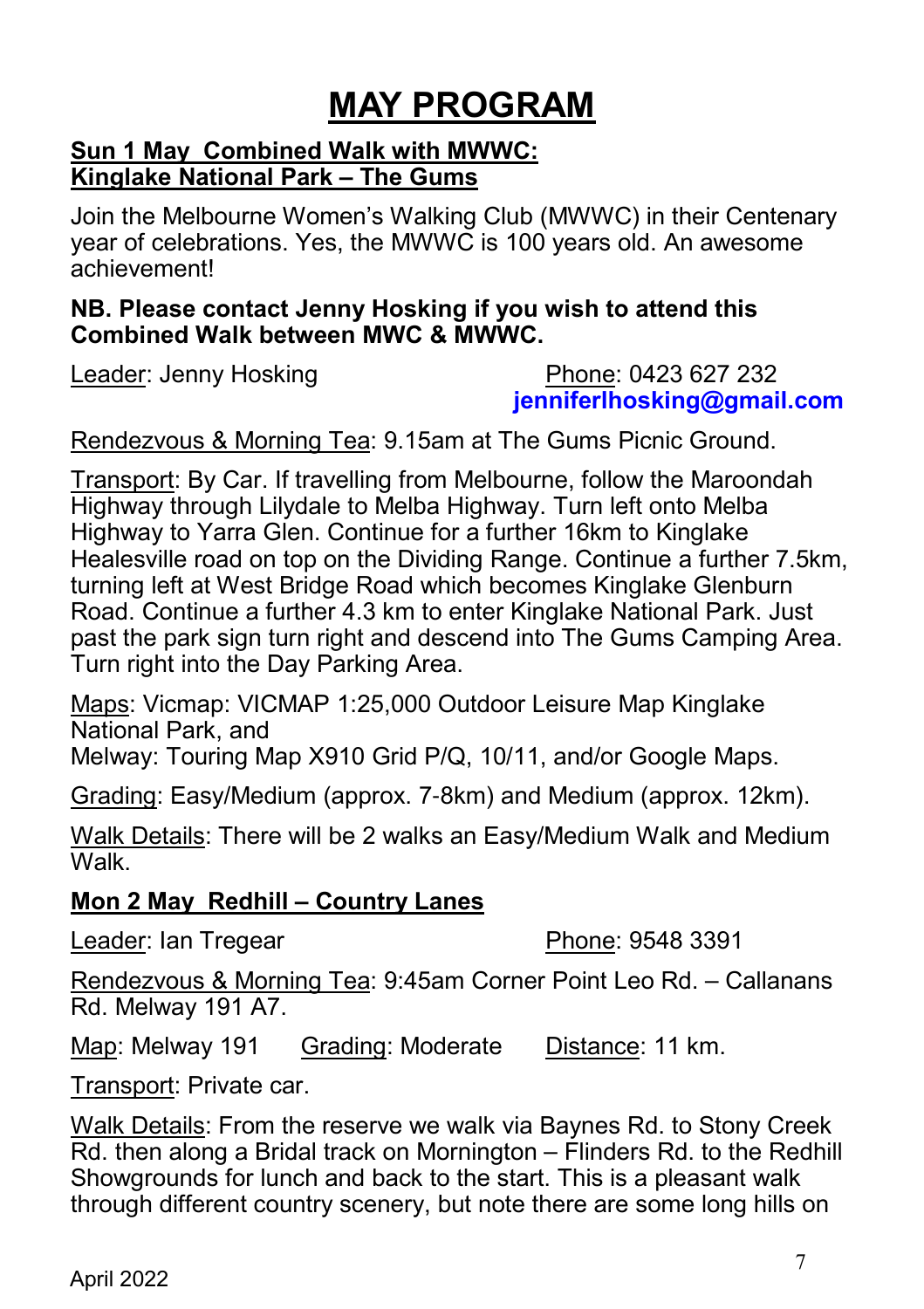the way.

## **Wed 4 May Hughesdale – Outer Circle-Surrey Hills**

Leader: Gordon Proudfoot Phone: 9717 0909

# **Mon 9 May Bike Ride: Diamond Creek – Alphington**

## **NB. This is a new ride.**

Leader: Richard Simpson Phone: 0419 528 130

Rendezvous: 10.15am near McDonalds at Diamond Creek Railway Station (Toilets available).

Maps: Google, or Melways Maps 12, 11, 21, 32, 31 & 30.

Distance: 27 km.

Grading: Easy/Medium (2.5 hours riding time plus stops - allow 4 hours overall).

Transport: *Option 1*: Private car to Diamond Creek Station area for approx. 10am. Note: bring Myki for train return to Diamond Creek Station and car.

**Option 2:** Public Transport by train - take 8.58am Hurstbridge Train ex Flinders Street via City Loop (note: part express) arriving Diamond Creek 10.14am.

Morning Tea: Diamond Creek Park at 10.20am – Seats & Toilets available.

Lunch: Heidelberg Parklands (Toilets & Seats available).

Ride Details: Bike ride follows three main bicycle paths – the Diamond Creek Trail, Yarra Main Trail, and Darebin Creek Trail. Some road crossings, but generally all riding is on trails for safety. Ride is primarily in very attractive bushland and park settings, with some ups & downs, but generally downstream overall! Toilet facilities at various points along the route.

Escapes: Escapes available at various train stations along the way – e.g. Eltham and Heidelberg.

Anticipated ride finish around 2.00pm at Alphington train station. Regular trains back to the City, or for private vehicle attendees back to Diamond Creek Station (remember Myki Card – bikes are allowed on train).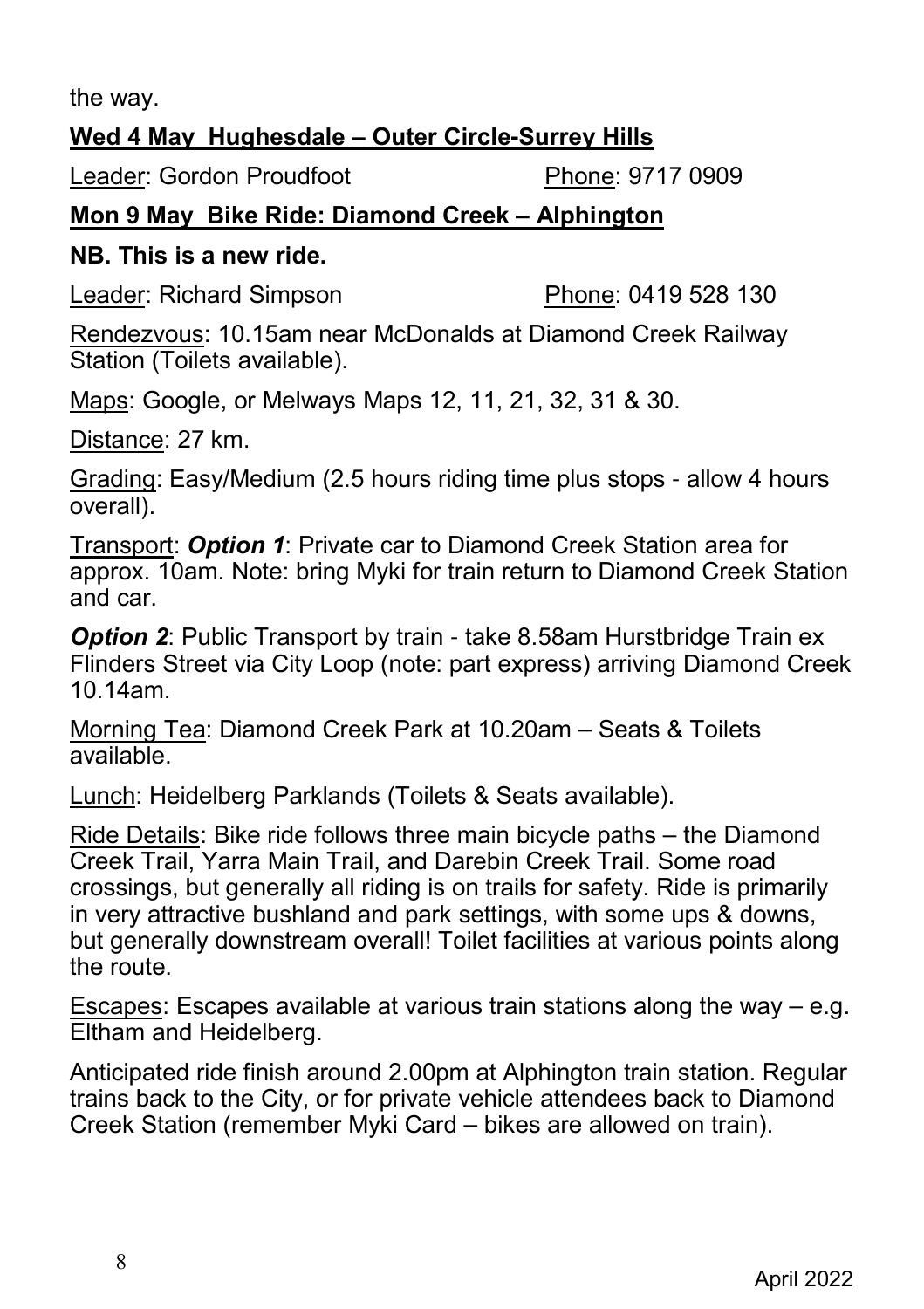## **Tue 10 May Social Lunch – Charles Dickens Tavern**

## **NB. Please notify the leader if you intend to come to this lunch.**

Leader: Charlie Freedman Phone: 0415 558 249

Location & Time: **The Charles Dickens Tavern**, in the basement of 290 Collins Street Melbourne (Block Court), at **11:45 am for 12:00 noon**.

#### **Wed 11 May Mernda – South Morang**

Leader: Gordon Proudfoot Phone: 9717 0909

0405 083 074

Rendezvous: Mernda Station at 9.37am.

Morning Tea: Near heritage aqueduct across Plenty River (no facilities). In adverse weather, could use the railway station waiting room. Coffee etc. generally available at kiosk.

Transport: 8.36am train from Flinders Street Station (or 8.45am train from Parliament). Return trains every 20 minutes from South Morang station.

Maps: Melway 390, 183, 184 & 10 Grading: Medium.

Distance: 13km to Mill Park Plaza SC, 14.5km to South Morang Railway **Station** 

Lunch: At Hawkestowe Picnic Area (Melway 183 J7). Seating, shelter, and toilets.

Walk Details: Pleasant walk through Plenty Gorge Park past some historic points. A mixture of gravel walking paths, open country, and asphalt/concrete bike paths. Plenty of coffee shops at both finish areas.

## **Sun 15 May Boots & Charlesford Mine Basalt**

**NB. You must contact the leader if you intend to come on this walk.**

Leader: Cristina Ferriera **Phone: 0407 237 327** 

#### **Mon 16 May Bittern – Hastings**

Leader: Les Littlejohn Phone: 5987 2215

## **3rd Wed 18 May H E Parker Reserve – Heathmont**

Leader: Graeme Barker Phone: 9874 6938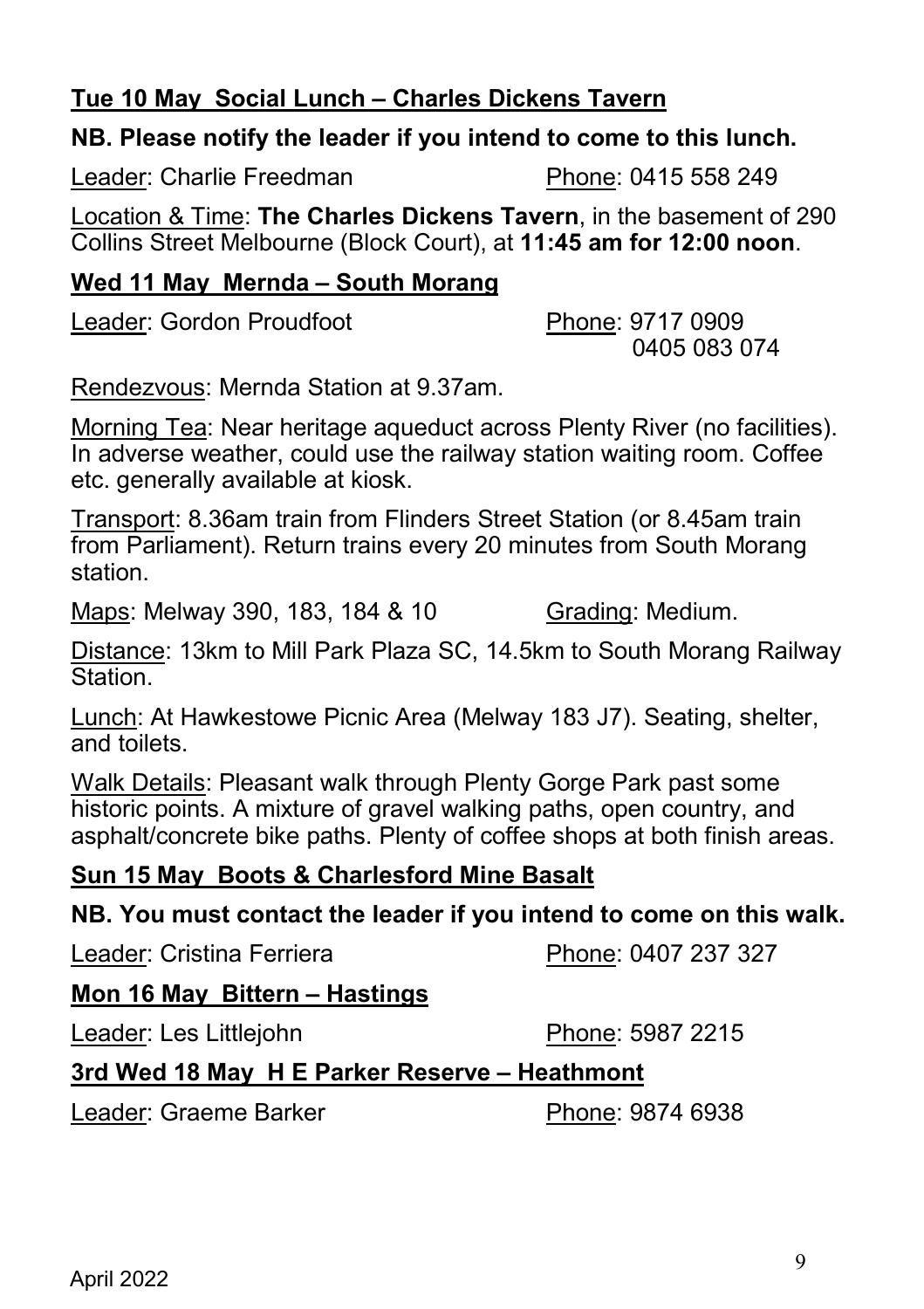## **Sun 22 May Skiers Walk: Mordialloc – Beaumaris – Mordialloc**

## **NB. You must contact the leader if you intend to come on this walk.**

Leader: Jenny Hosking Phone: 0423 627 232

**Wed 25 May Ringwood – Wonga Park**

**NB. This is a new walk.**

Leader: David Watkins **Phone: 9870 3782** 

**Mon 30 May Jells Park – Shepards Bush – Knox City**

Leader: Jim Cone **Phone: 9560 8175** 

# **Bushwalking News Victoria (BNV)**

The Melbourne Walking Club is affiliated with<br>Bushwalking Victoria which publishes Bushwalking Victoria which publishes **"Bushwalking News"** monthly on the Internet. The Current and past BNVs can be read on their web page:



**Bushwalking Victoria** 

**http://www.bushwalkingvictoria.org.au/what-we-do/publications/newsletters**

# **FedWalks 2022 – Wangaratta**

A Weekend of Walks, Wildflowers, Warbys and Wangaratta!

Benalla, Border, Murray Valley and Warby clubs are hard at work planning October's Federation Walks event. Based in Wangaratta in Victoria's north-east, the event will take place on 1–2 October. The organisers aim to put together a really enjoyable weekend, with a program of walks and other activities for people with a wide range of abilities and interests.

The Warby Ranges, part of the Warby-Ovens National Park, are renowned for their interesting and sometimes challenging tracks, as well as an abundance of wildflowers at that time of the year. Nearby is the historic area around Beechworth and, not too far away, the Alpine Region, where Mt Buffalo beckons enticingly.

There are a number of cycle paths in the area, including the Murray to Mountains Rail Trail. The program may also provide the opportunity to paddle along parts of the Ovens River.

An easily-accessible base in Wangaratta will be used for registration,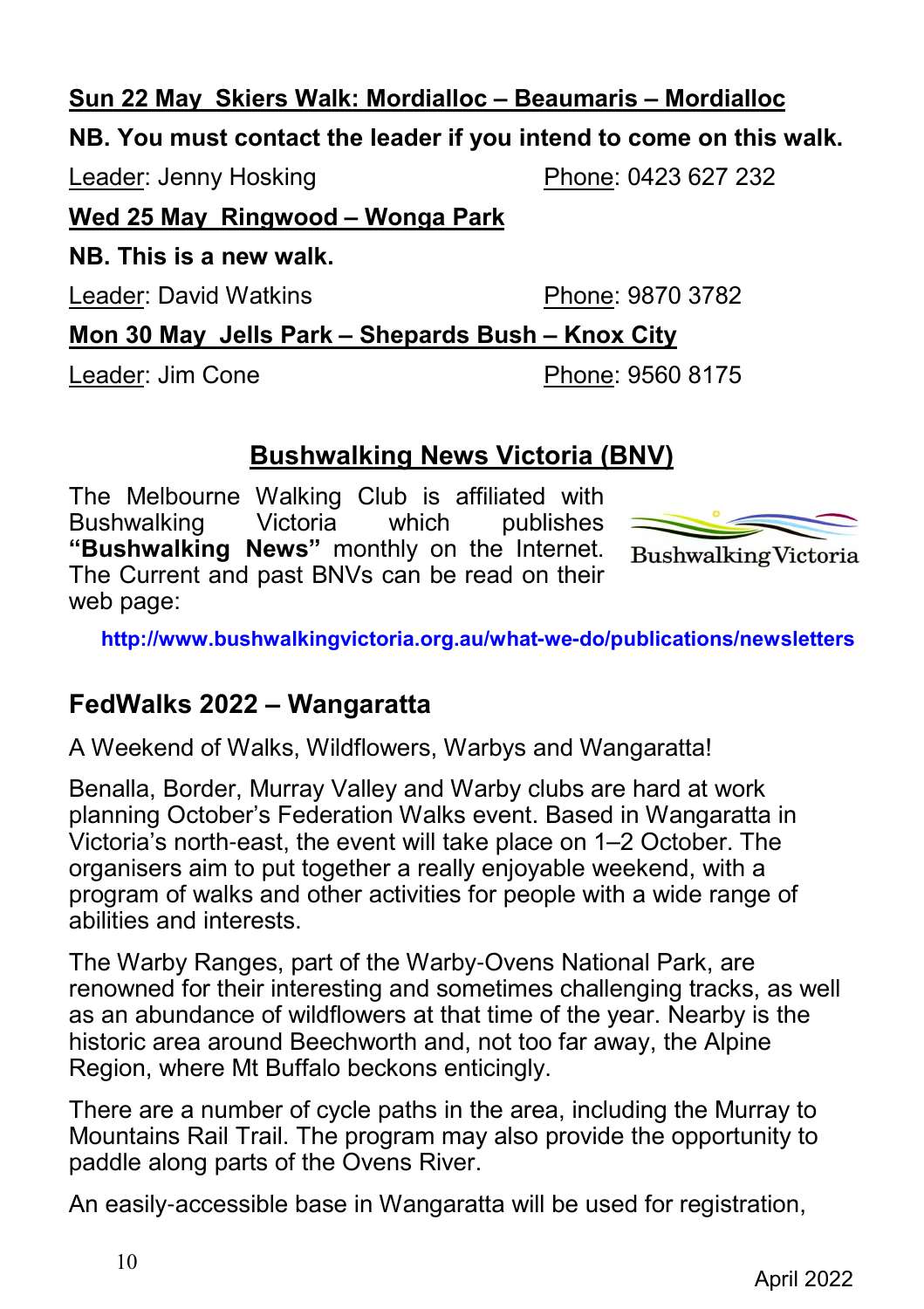information and a place to catch up with fellow walkers throughout the weekend. Negotiations are under way for on-site catering and there are many accommodation options in and around Wangaratta. More info soon!

Click here if you'd like to learn more about the Warby-Ovens National Park:

**www.parks.vic.gov.au/places-to-see/parks/warby-ovens-national-park**

# **Planning Your Bushwalk – A Useful Site**

So you've chosen your next walk, got the map, done a recce and graded and publicized your walk. All administrative boxes have been ticked. Great work! A few weeks later, joined by an enthusiastic bunch of fellow walkers, you head off in convoy under blue skies to the starting point.

Check out these useful sites: they might make your walk safer and more enjoyable for everyone:

**mcusercontent.com/8596d8954f431422c507583cf/files/b6628007-cf59-1aae-c11a-83ed6b69b758/Useful\_Sites\_for\_Bushwalkers.pdf**

| 2022/23 Subscriptions are due 30 June 2022                                                                                                                                                                     |                      |
|----------------------------------------------------------------------------------------------------------------------------------------------------------------------------------------------------------------|----------------------|
| Rates for 2022/23 are as follows:<br>Members -- Within Victoria and aged under 80 years<br>-- Outside Victoria<br>-- Aged 80 years and over                                                                    | \$65<br>\$60<br>\$60 |
| Note: Life Members and those who have been members for 50<br>years or more are not required to pay annual subscriptions.                                                                                       |                      |
| The following discounts apply:<br>Prompt Payment: \$5 (for payment by 30 June 2021).<br>Emailed Circular (not by post): \$10 (for 12 months).                                                                  |                      |
| Please send a cheque payable "Melbourne Walking Club Inc" to:<br>Mr T. Simpson, 10 Ti Tree Av, Bonbeach, Vic, 3196.                                                                                            |                      |
| Or                                                                                                                                                                                                             |                      |
| By bank transfer to the Club's general account:<br><b>Account Name: Melbourne Walking Club Inc.</b><br>BSB: 063-000, Account No: 1078 3218.<br>Please ensure that you clearly state your name on the transfer. |                      |
| Terry Simpson, Treasurer, MWC.                                                                                                                                                                                 |                      |